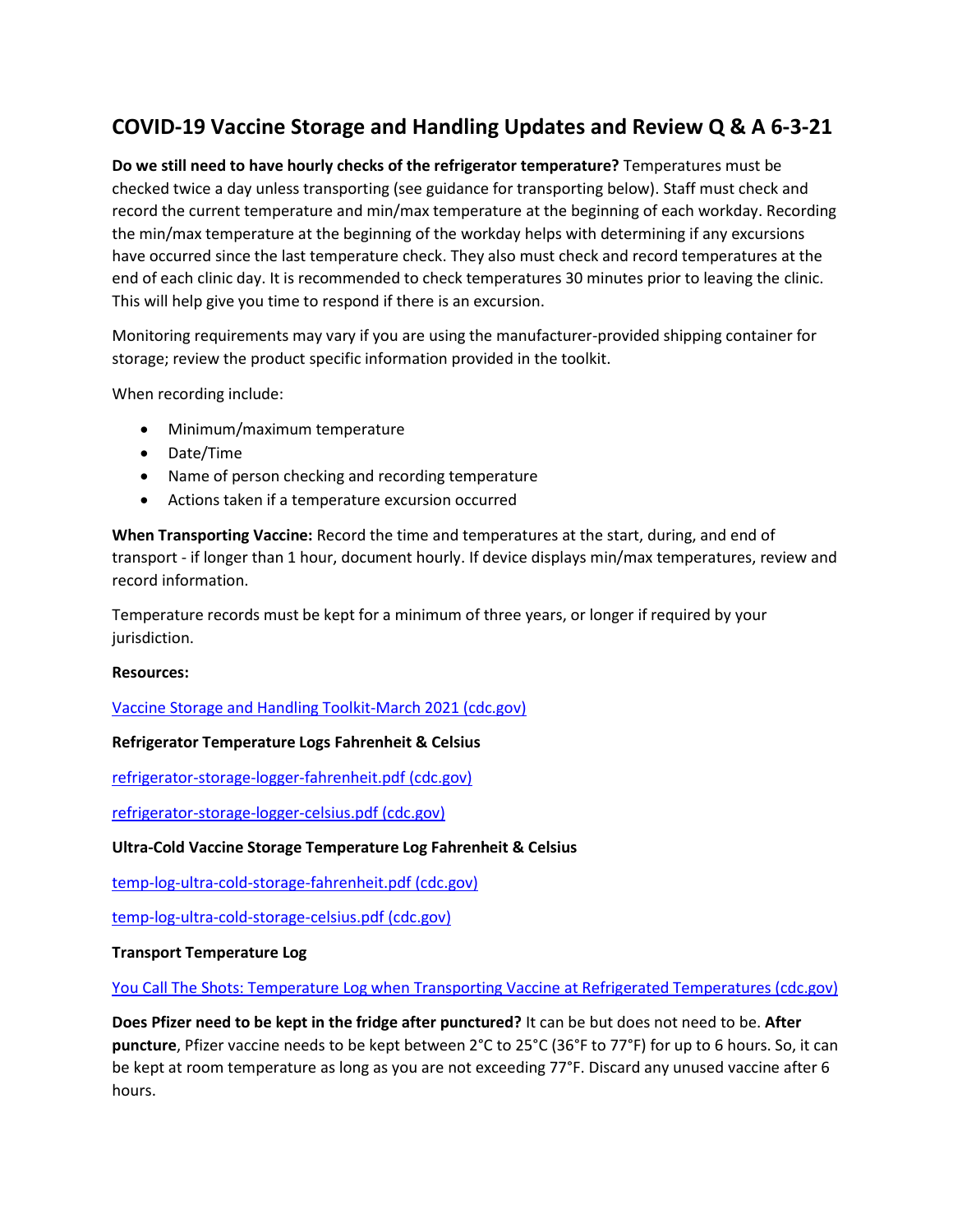**Unpunctured vials** cannot be kept at room temperature for more than 2 hours (including thaw time).

**Resources:** 

[Pfizer-BioNTech COVID-19 Vaccine Storage and Handling Summary \(cdc.gov\)](https://www.cdc.gov/vaccines/covid-19/info-by-product/pfizer/downloads/storage-summary.pdf)

[COVID-19 Vaccine: Quick Reference Guide for Healthcare Professionals \(cdc.gov\)](https://www.cdc.gov/vaccines/covid-19/downloads/covid19-vaccine-quick-reference-guide-2pages.pdf?ACSTrackingID=USCDC_2120-DM53231&ACSTrackingLabel=New%20Reference%20Tools%20Are%20Available%21&deliveryName=USCDC_2120-DM53231)

[Pfizer-BioNTech COVID-19 Vaccine Preparation and Administration Summary-May 20, 2021 \(cdc.gov\)](https://www.cdc.gov/vaccines/covid-19/info-by-product/pfizer/downloads/prep-and-admin-summary.pdf)

**Why can it only be kept in the freezer for a shorter time than refrigerator?** Assuming you're referring to Pfizer, which can be kept at any three of the following temperatures if unpunctured: -80°C and -60°C (-112°F and -76°F) until the expiration date; -25°C and -15°C (-13°F and 5°F) for up to 2 weeks; and 2°C and 8°C (36°F and 46°F) for up to 1 month (31 days). These temperature parameters and timeframes are based on how the vaccine was studied and the available data that the manufacturer has to support these parameters. As more data becomes available, these temperature recommendations can change (e.g., when Pfizer changed refrigerated storage from up to 120 hours (5 days) to up to 1 month (31 days)).

**Can you transport to other sites pre-drawn to minimize waste?** Routine transportation of vaccines to different facilities is not generally recommended, however, there are times when this is necessary. CDC recommends transporting COVID-19 vaccine in vials and always with a continuous temperature monitoring device to ensure adherence to authorized storage times and temperatures. There may be instances when the only option is to transport vaccine in a predrawn syringe. CDC refers to the U.S. Pharmacopeia (USP) guidance for transporting predrawn vaccine in syringes on page 11 of the USP *COVID-19 Vaccine Toolkit: Operational Considerations for Healthcare Practitioners*. The complete document provides detailed guidance on COVID-19 vaccine transport and is available for download from this site: [www.usp.org/covid-19/vaccine-handling-toolkit.](https://www.usp.org/covid-19/vaccine-handling-toolkit)

**With Pfizer vaccine, the 2-week freezer temps -25°C and -15°C (-13°F and 5°F), can it be stored in freezer that runs a bit colder at -16°F?** No, it must be kept within these parameters. This is a narrower temperature range then what we are used to with routine vaccines. Any temperature reading outside the range recommended by the manufacturer is considered a temperature excursion and requires immediate action. CDC provides guidance on how to handle temperature excursions in their Vaccine [Storage and Handling Toolkit-March 2021 \(cdc.gov\).](https://www.cdc.gov/vaccines/hcp/admin/storage/toolkit/storage-handling-toolkit.pdf#page=52)

Vials stored in the **freezer** can be returned **one time** to ultra-cold temperature storage. Once returned, the 2-week time frame is suspended.

## **Resources:**

[Pfizer-BioNTech COVID-19 Vaccine Storage and Handling Summary \(cdc.gov\)](https://www.cdc.gov/vaccines/covid-19/info-by-product/pfizer/downloads/storage-summary.pdf) [COVID-19 Vaccine: Quick Reference Guide for Healthcare Professionals \(cdc.gov\)](https://www.cdc.gov/vaccines/covid-19/downloads/covid19-vaccine-quick-reference-guide-2pages.pdf?ACSTrackingID=USCDC_2120-DM53231&ACSTrackingLabel=New%20Reference%20Tools%20Are%20Available%21&deliveryName=USCDC_2120-DM53231)